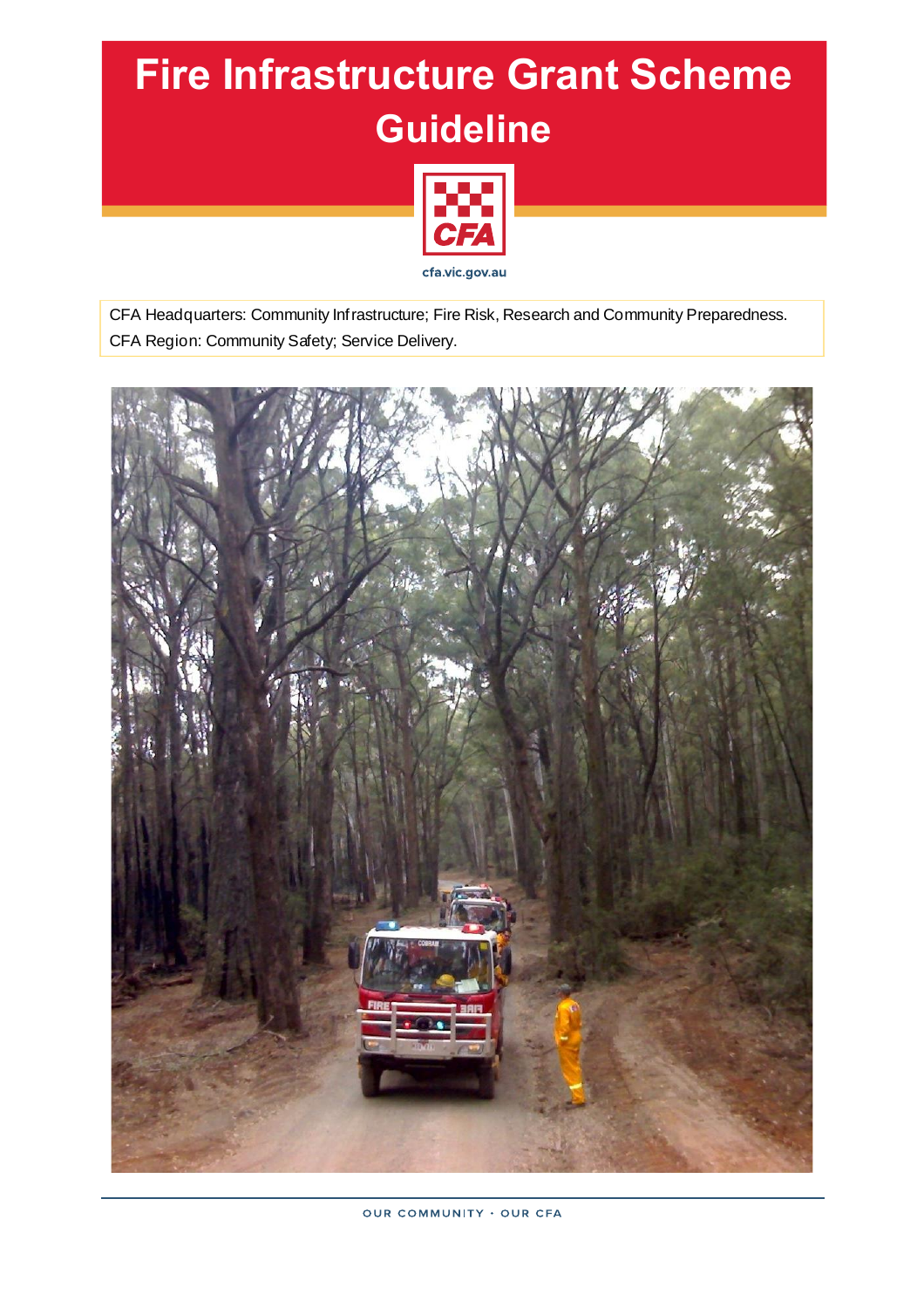## **Document Control**

| Version | Revision date | Author/revision                          | Summary of changes                                                                                                      |
|---------|---------------|------------------------------------------|-------------------------------------------------------------------------------------------------------------------------|
| 0.1     | 11/05/2021    | Janelle Hunt<br>Community Infrastructure | Initial draft - Update FARSS Guideline 2018.<br>Incorporate amendments to criteria, funding<br>model and process steps. |
| 0.2     | 22/06/2021    |                                          | Draft update incorporating Regional and<br>working group feedback.                                                      |
| 0.3     | 13/07/2021    |                                          | Draft update incorporating CSLG and CFA HQ<br>senior management feedback.                                               |
| 0.4     | 24/08/2021    |                                          | Penultimate draft incorporating Regional<br>Guideline review feedback.                                                  |
| 1.0     | 04/11/2021    |                                          | Final approved                                                                                                          |
| 1.1     | 16/05/2022    |                                          | Update – Section 8 CFA Region contacts                                                                                  |

## **Revision History**

## **Approvals**

This document has been approved by:

| Name             | Title                                                                   | Date of Issue | Version |
|------------------|-------------------------------------------------------------------------|---------------|---------|
| Jason Heffernan  | <b>Chief Officer</b>                                                    | November 2021 | 1.0     |
| Alen Slijepcevic | Deputy Chief Officer<br>Fire Risk, Research & Community<br>Preparedness | November 2021 | 1.0     |
| Lucy Saaroni     | <b>Head of Community Preparedness</b>                                   | November 2021 | 1.0     |

## **Distribution**

This document has been distributed to:

Municipal Fire Prevention Officers

Municipal Association of Victoria

CFA Region Deputy Chief Officers Service Delivery

CFA Region Managers Community Safety

CFA District Assistant Chief Fire Officers

Cover Photo: © Luke Commisso, CFA Digital Communications.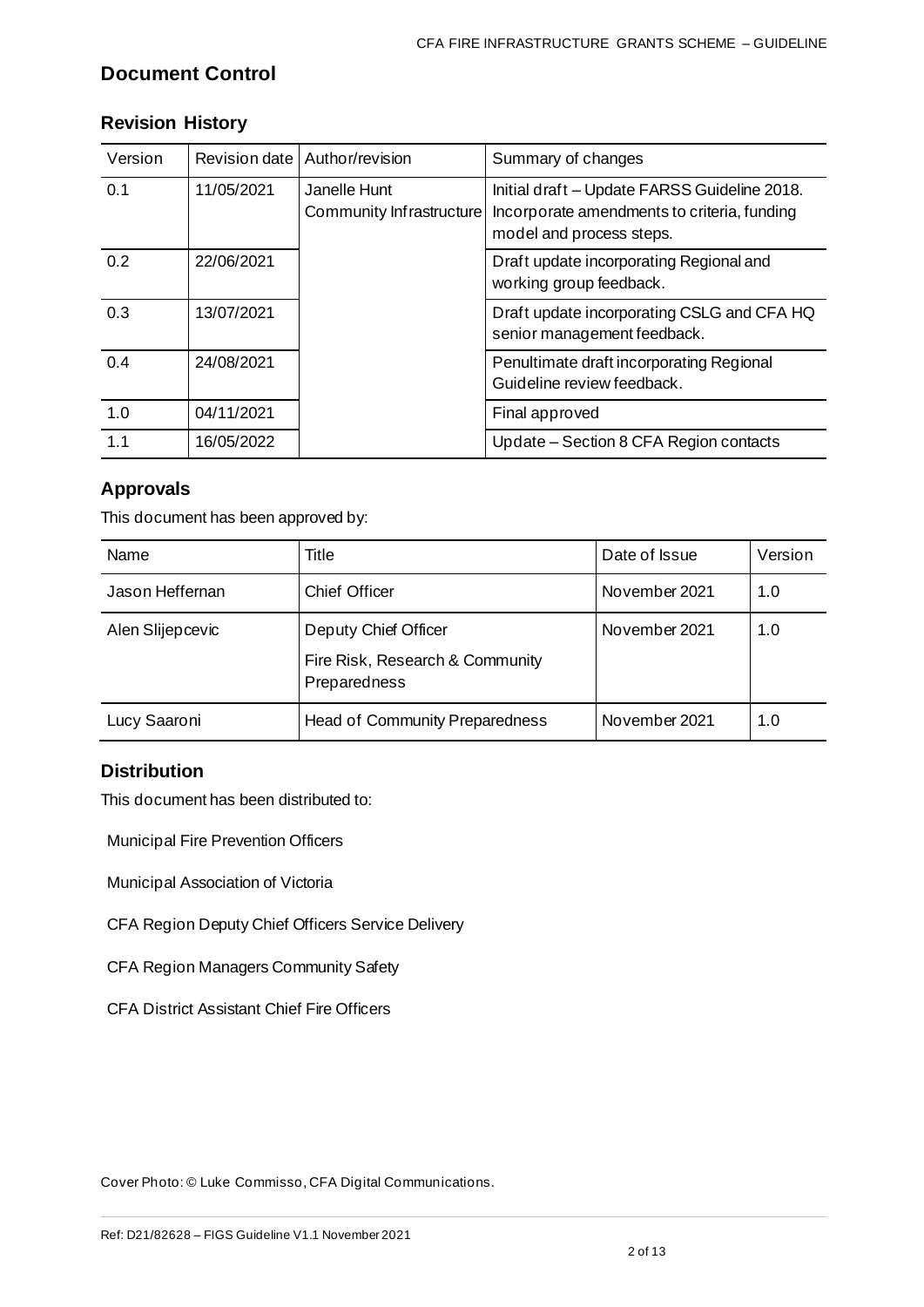# **Contents**

| 1. | <b>Preliminary information</b>                              | 5                       |
|----|-------------------------------------------------------------|-------------------------|
|    | <b>Background</b><br>1.1                                    | 5                       |
|    | Aim<br>$1.2$                                                | 5                       |
|    | 1.2.1<br>Municipal obligations and fire mitigation          | 5                       |
|    | <b>Business rules</b><br>1.3                                | $\bf 6$                 |
| 2. | Criteria                                                    | $\bf 6$                 |
|    | <b>Project categories</b><br>2.1                            | $\overline{\mathbf{z}}$ |
| 3. | <b>Contribution model</b>                                   | $\overline{7}$          |
|    | Variation to the contribution model – Rural councils<br>3.1 | 7                       |
| 4. | <b>Timeline</b>                                             | 8                       |
| 5. | Application and assessment process                          | 8                       |
|    | Step 1-Project identification and MEMPC endorsement         | 8                       |
|    | Step 2-Stakeholder consultation and consents                | $\boldsymbol{9}$        |
|    | Step 3 - Prepare and submit expression of interest          | 9                       |
|    | Step 4 - CFA EOI assessment and decision                    | 10                      |
|    | Step 5-Prepare and submit application project brief         | 10                      |
|    | Step 6 - CFA application assessment and decision            | 11                      |
|    | Step 7 - Grant acceptance and agreement                     | 11                      |
| 6. | <b>Terms of Agreement</b>                                   | 12                      |
|    | 6.1 Provisions - General                                    | 12                      |
|    | 6.2 Provisions – Fire access road                           | 12                      |
|    | 6.3 Provisions – Static water supply                        | 12                      |
|    | 6.4<br><b>Provisions – Other</b>                            | 13                      |
|    | 6.5<br><b>Project amendments</b>                            | 13                      |
| 7. | Claim for payment and CFA inspection                        | 13                      |
| 8. | <b>CFA Region contacts</b>                                  | 13                      |





Photo: © Keith Pakenham, CFA Digital Communications.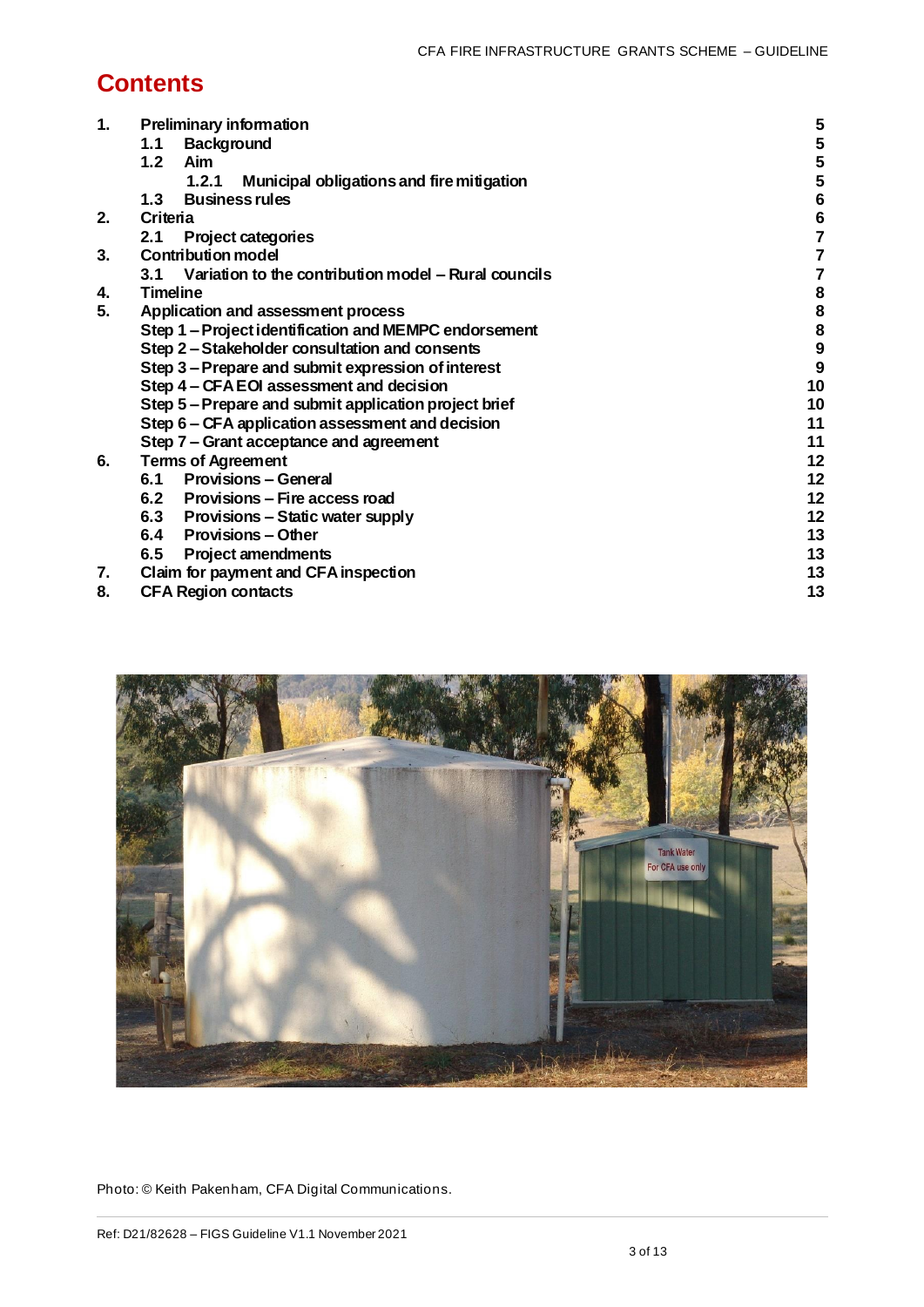## **Abbreviations**

| <b>ACFO</b>    | <b>CFA District Assistant Chief Fire Officer</b>                                             |
|----------------|----------------------------------------------------------------------------------------------|
| <b>ARRB</b>    | Australian Road Research Board                                                               |
| Commander      | <b>CFA District Commander</b>                                                                |
| <b>CFA Act</b> | Country Fire Authority Act 1958                                                              |
| CEO            | Municipal Council Chief Executive Officer                                                    |
| DCO            | CFA Region Deputy Chief Officer Service Delivery                                             |
| <b>DELWP</b>   | Department of Environment Land Water & Planning                                              |
| <b>EOI</b>     | <b>Expression of interest</b>                                                                |
| <b>FARSS</b>   | Fire Access Road Subsidy Scheme (see FIGS)                                                   |
| <b>FDP</b>     | Fire Danger Period                                                                           |
| <b>FFM Vic</b> | Forest Fire Management Victoria                                                              |
| <b>FIGS</b>    | Fire Infrastructure Grant Scheme (replaced FARSS)                                            |
| <b>FRV</b>     | Fire Rescue Victoria                                                                         |
| FY.            | Financial year                                                                               |
| FY1            | Financial year prior to the financial year for which the funds may be approved and allocated |
| FY2            | Financial year for which the funds have been approved and allocated                          |
| <b>MAV</b>     | Municipal Association of Victoria                                                            |
| <b>MCS</b>     | CFA Region Manager Community Safety                                                          |
| <b>MEMP</b>    | Municipal Emergency Management Plan                                                          |
| <b>MEMPC</b>   | Municipal Emergency Management Planning Committee                                            |
| <b>MFMPSC</b>  | Municipal Fire Management Planning Sub-committee (of the MEMPC)                              |
| <b>MFMSP</b>   | Municipal Fire Management Sub-plan (of the MEMP)                                             |
| <b>MFPO</b>    | Municipal Fire Prevention Officer                                                            |
| <b>VESEP</b>   | Victorian Emergency Services Equipment Program                                               |
| <b>VFRR-B</b>  | Victorian Fire Risk Register - Bushfire                                                      |

#### **Key**

| 當 | Action item dates prior to the financial year for which the funds may be approved and allocated<br>$(FY1)$ .                        |
|---|-------------------------------------------------------------------------------------------------------------------------------------|
| 雦 | Action item dates within the financial year for which the funds have been approved and allocated –<br>project implementation (FY2). |
|   | Additional notes                                                                                                                    |

## **Associated process documents**

| <b>Document name</b>                         | Document file name prefix | From > To                         |
|----------------------------------------------|---------------------------|-----------------------------------|
| FIGS Council invitation and process          | Memo 1 - MCS              | CFA HQ > MCS                      |
| FIGS Reference Guide - CFA Process           | Reference Guide           | CFA HO > MCS                      |
| <b>FIGS Guideline</b>                        | Guideline                 | <b>MCS &gt; Municipal Council</b> |
| FIGS Expression of Interest (EOI) Invitation | Letter 1 - Council        | <b>MCS &gt; Municipal Council</b> |
| FIGS Expression of Interest (EOI)            | Template 1                | Municipal Council > MCS           |
| <b>FIGS</b> Application invitation           | Letter 2 - Council        | MCS > Municipal Council           |
| FIGS Application project brief               | Template 2                | Municipal Council > MCS           |
| FIGS Application assessment checklist        | Checklist - MCS           | MCS > CFA HO                      |
| FIGS Successful applications                 | Memo 2 - MCS              | CFA HQ > MCS                      |
| FIGS Letter of offer                         | Letter 3 - Council        | MCS > Municipal Council           |
| <b>FIGS Agreement</b>                        | Template 3                | Municipal Council > MCS           |
| FIGS Claim for payment                       | Template 4                | Municipal Council > MCS           |

Any initial reference to these documents, within the relevant process steps, are in *'red italicised'*text.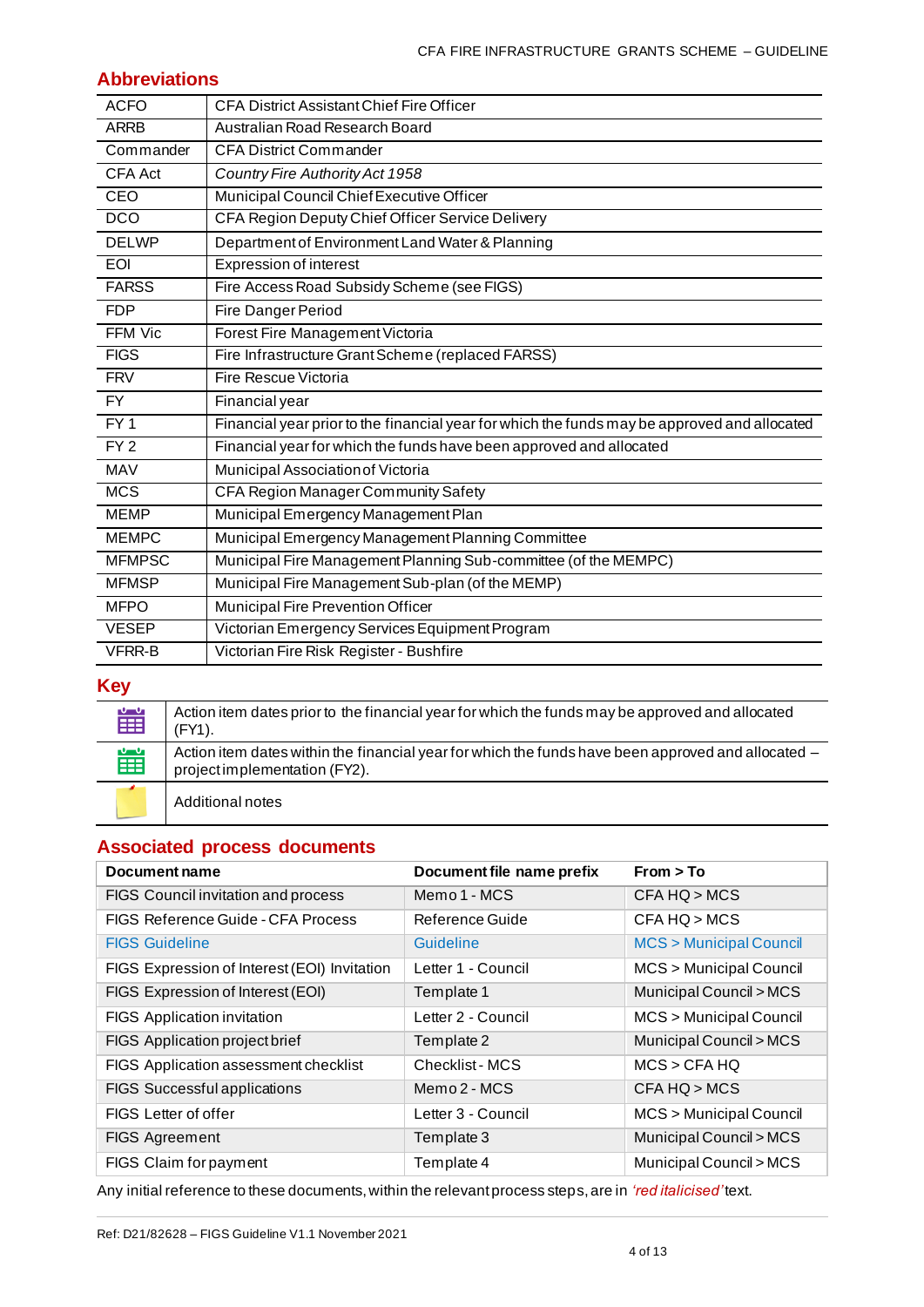# <span id="page-4-0"></span>**1. Preliminary information**

#### <span id="page-4-1"></span>1.1 Background

| 1968 | A Government subsidy scheme was established for the financing of fire access roads and<br>static water supplies in the Dandenong Ranges. This subsidy model was later extended to all<br>municipalities.                                                                                                                                                                                                                                                                                                                                                             |
|------|----------------------------------------------------------------------------------------------------------------------------------------------------------------------------------------------------------------------------------------------------------------------------------------------------------------------------------------------------------------------------------------------------------------------------------------------------------------------------------------------------------------------------------------------------------------------|
| 1979 | The rotating grants system allocation was changed, and applications were determined on a<br>priority basis. CFA was requested to review the applications and submit the prioritised projects<br>to the Minister for Emergency Services for approval                                                                                                                                                                                                                                                                                                                  |
| 1997 | The Department of Justice and Regulation transferred complete administration and funding of<br>the scheme to CFA.                                                                                                                                                                                                                                                                                                                                                                                                                                                    |
|      | Today, the scheme is entirely funded by CFA within organisation budget considerations and<br>capped annual funding allocation.                                                                                                                                                                                                                                                                                                                                                                                                                                       |
| 2021 | The Fire Access Road Subsidy Scheme ( <b>FARSS</b> ) was reviewed <sup>1</sup> and updated (criteria, project<br>categories, funding model and procedural amendments applied). The review was to provide<br>for broader application of the scheme and improved process. The scheme's name was<br>changed to the Fire Infrastructure Grant Scheme (FIGS) to provide a better descriptive around<br>the premise of the scheme (i.e. fire infrastructure) rather than a single category. Guidance<br>material was updated to reflect the new procedures and amendments. |

**This guideline replaces all previous guidance material referencing FARSS.** 

## <span id="page-4-2"></span>1.2 Aim

The aim of the scheme is to financially assist and support municipal councils' implementation of modest scale fire infrastructure projects that provide a direct benefit for community safety and CFA brigade incident response. These projects thereby directly support mitigation of fire risk within the municipal district. CFA provides grants on a variable basis that match or exceed the municipal contribution including consideration for variation to contribution model for rural councils.

#### <span id="page-4-3"></span>1.2.1 Municipal obligations and fire mitigation

The provision of fire infrastructure to support CFA brigade incident response and community safety as a risk mitigating factor is aligned to and can support the exercise of powers and discharge of duties of municipalities under the *Country Fire Authority Act 1958* (CFA Act):

#### **S.43 Duties and powers of councils and public authorities in relation to fire**

- (1) In the country area of Victoria, it is the duty of every municipal council and public authority to take all practicable steps (including burning) to prevent the occurrence of fires on, and minimise the danger of the spread of fires on and from—
	- (a) any land vested in it or under its control or management; and
	- (b) any road under its care and management.
- (2) A municipal council or public authority may—
	- (a) acquire any equipment;
	- (b) do anything;
	- (c) expend from its funds any amount—
	- that is necessary or expedient for the purpose of fulfilling its duty under subsection (1).

FIGS may be utilised to support implementation of treatments to mitigate fire risk identified within the Municipal Emergency Management Plan (MEMP) or Municipal Fire Management Sub-plan (MFMSP) of the MEMP (if applicable), where in accordance with the criteria set out below.

<sup>1</sup> FARSS Review Working Group included CFA State and Regional representatives.

Ref: D21/82628 – FIGS Guideline V1.1 November 2021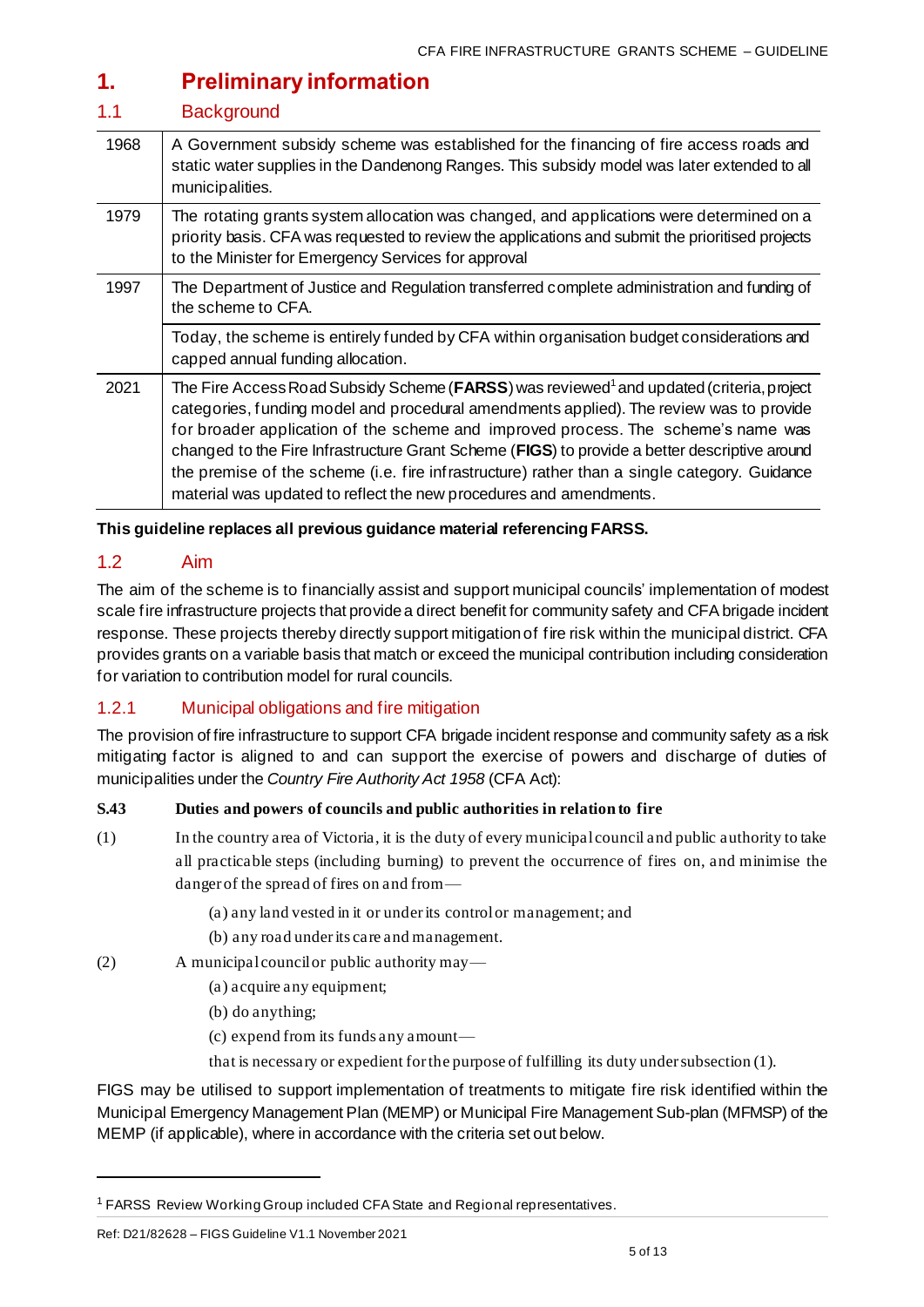#### <span id="page-5-0"></span>1.3 Business rules

The FIGS business rules are:

- Municipal councils whose municipal district is wholly or partly within the country area of Victoria<sup>2</sup> as defined under the CFA Act, can apply for one project in any one financial year (FY) – funding round.
- Applications from two (2) or more municipal councils to fund a connected work project on municipal district boundaries may be eligible for a grant up to a maximum contribution amount per municipal council.
- All projects must be endorsed by the relevant Municipal Emergency Management Planning Committee (MEMPC) or Municipal Fire Management Planning Sub-committee (MFMPSC) of the MEMPC; and relevant stakeholders engaged, prior to submission of expression of interest.
- Subject to approval at the expression of interest stage, applications must be endorsed by the municipal council Chief Executive Officer (CEO) or appropriate authorising Manager<sup>3</sup> to be considered eligible.
- Acceptance of grant offer must be accompanied by CEO or appropriate authorising Manager endorsed terms of agreement.
- Grant payments are provided to the municipal council on the completion of works, which is formally inspected and confirmed by CFA as complete in accordance with project brief and terms of Agreement.
- Projects already commenced implementation or were completed prior to the submission of an application and/or grant approval are not eligible for financial assistance.
- Municipal councils must complete the project within the allocated funds or bear any over expenditure.
- Projects that are not complete by agreed timeline will forfeit the approved grant. Municipal council will bear the full cost of project.

# <span id="page-5-1"></span>**2. Criteria**

For applications to be considered eligible they **must** be in accordance with the following criteria:

**1.** relate to the **"country area of Victoria"**

As defined under the CFA Act; and may include "protected public land or fire protected area" as defined under the *Forests Act 1958* when the Application project brief shows that access incorporating public land can be gained to an isolated area of settlement (subject to land managers approvals). E.g. Fire access roads construction.

**2.** fire infrastructure projects that **do not sit within other policy areas or funding models**

For example – out of scope; brigade equipment and resources through VESEP, or projects that may be funded through other Victorian Government, agency or organisation grant initiatives and programs.

- **3.** Project must also meet **one or more of the following principles**:
	- a) Reduce brigade travel time in responding to areas containing settlements, sub -divisions or individual properties.
	- b) Provide strategic water supply to assist brigade fire suppression in isolated areas.
	- c) Provide a direct benefit for community safety and/or brigade incident response, therefore mitigate fire risk within the municipal district.
- **4.** fire infrastructure projects that **do not require ongoing funding**.

Ongoing maintenance and associated costs once the project is established will be the responsibility of the municipal council. FIGS may provide funding opportunity for fire infrastructure maintenance (e.g. fire access roads). However, this facility cannot be relied upon generally, due to application prioritisation process and funding pool limitations year on year, and assurance for equity in opportunity across municipal districts.

 $2$  FIGS is not applicable for projects within the Fire Rescue Victoria (FRV) fire district.

<sup>3</sup> All reference to '**appropriate authorising Manager'** within this Guideline may refer to the Manager in charge of Grants and Economic Development or other with the authority to approve application progression and co -funding.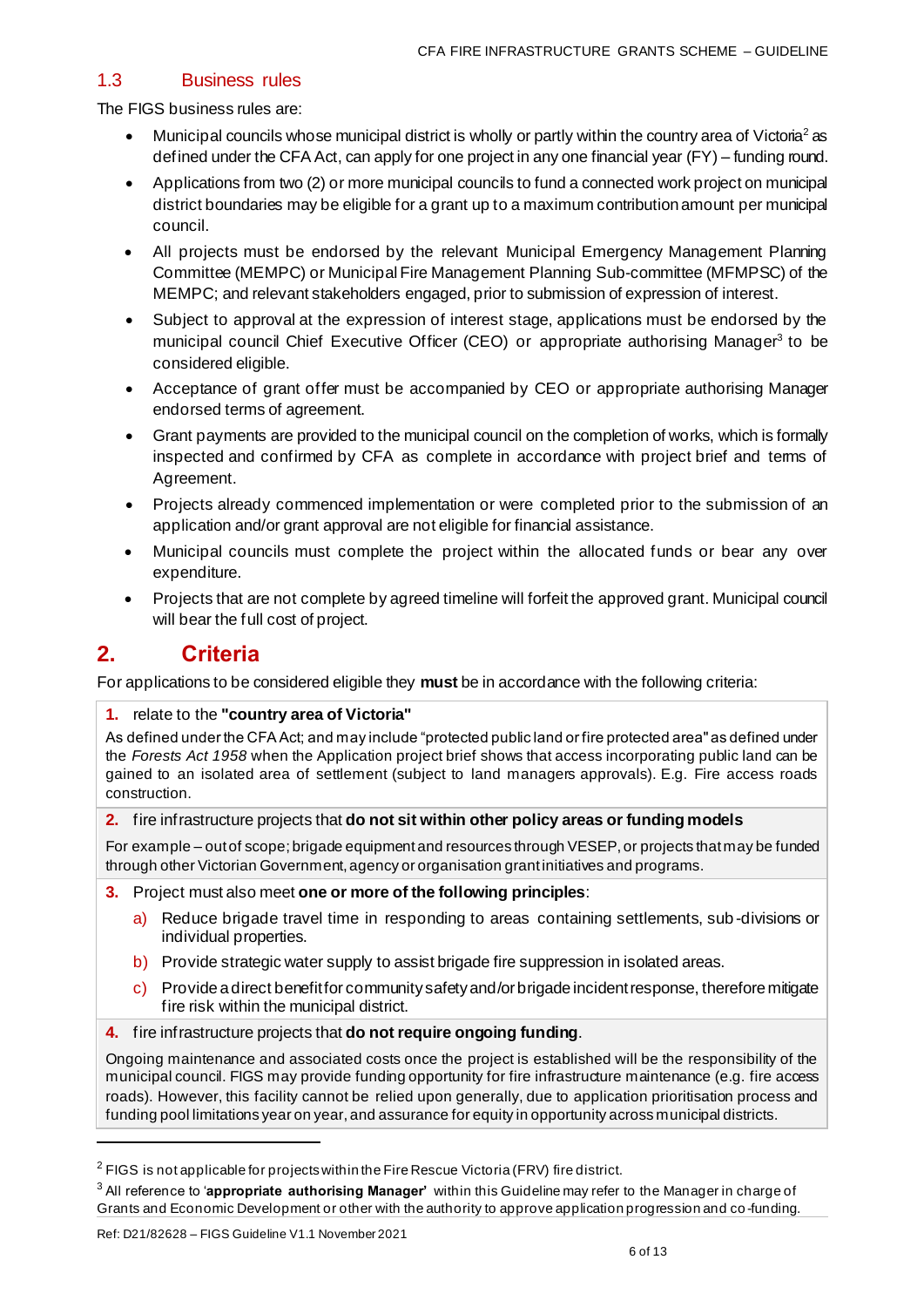## <span id="page-6-0"></span>2.1 Project categories

#### **1. Fire access roads construction**

Construction of a fire access road to overcome deficiencies in the permanent road network. The road should facilitate a rapid and concentrated brigade response to areas where the application of these two principles will be critical to early containment of a fire; and where road access is limited and off-road operation of twowheel drive firefighting vehicles would be difficult.

#### **2. Fire access roads maintenance**

Fire access roads maintenance may include, for example, improving drainage for low lying access tracks to support road stability, useability and prevent erosion.

#### **3. Static water supply**

The provision of additional water supply (for fire-fighting purposes only) is an important strategic consideration where existing water supply would impose unreasonable increases in the turnaround time of firefighting resources and thus the proportion of time away from the fire line.

#### **4. Other**

Other fire infrastructure projects aligned to criteria.

Refer to Section 6 for construction and maintenance provisions aligned to these project categories.

## <span id="page-6-1"></span>**3. Contribution model**

CFA provides grants for modest scale fire infrastructure projects on a variable basis that match or exceed the municipal contribution, based on the following project categories and ratios:

| <b>Project category</b>       | <b>Contributor</b> | \$ Ratio* |
|-------------------------------|--------------------|-----------|
| Fire access road construction | <b>CFA</b>         | 7.00      |
|                               | Municipal council  | 1.00      |
| Fire access road maintenance  | <b>CFA</b>         | 1.00      |
|                               | Municipal council  | 1.00      |
| Static water supply           | <b>CFA</b>         | 2.00      |
|                               | Municipal council  | 1.00      |
| Other                         | <b>CFA</b><br>1.00 |           |
|                               | Municipal council  | 1.00      |
|                               |                    |           |

**The maximum grant payable to a municipal council for a project in any one year is** \$25,000.00

Subject to funding approval, the CFA contribution is provided to the municipal council on the **completion of works**, which is formally inspected and confirmed by the Manager Community Safety (**MCS**) of the relevant CFA Region as complete in accordance with the agreed terms.

## <span id="page-6-2"></span>3.1 Variation to the contribution model – Rural councils

Rural councils<sup>4</sup> often have restricted ability to invest in fire infrastructure, partly due to their dispersed populations and larger geographic areas, and smaller rates base in comparison to their larger Regional counterparts. Therefore, in some circumstance the prescribed **\***ratio may be amended (i.e. increased CFA contribution) for rural councils, where there is an identified need for fire infrastructure measures and a deficiency in municipal fiscal capacity to meet the need, and co-fund the project.

In this scenario, a request from municipal council for 'variation to the contribution model' consideration, supported by a quantitative rationale, should be discussed with the MCS; and included in an expression of interest [see Section 5 Step 3]. Subject to CFA approval to proceed to the application stage, the variation to contribution model request and aligned cost breakdown must be included in the Application project brief, project costs component.

<sup>&</sup>lt;sup>4</sup> "In Victoria, 38 of the 79 councils are classified as 'rural'. Rural councils are those listed on the *Rural Councils* [Victoria](https://ruralcouncilsvictoria.org.au/about/) website.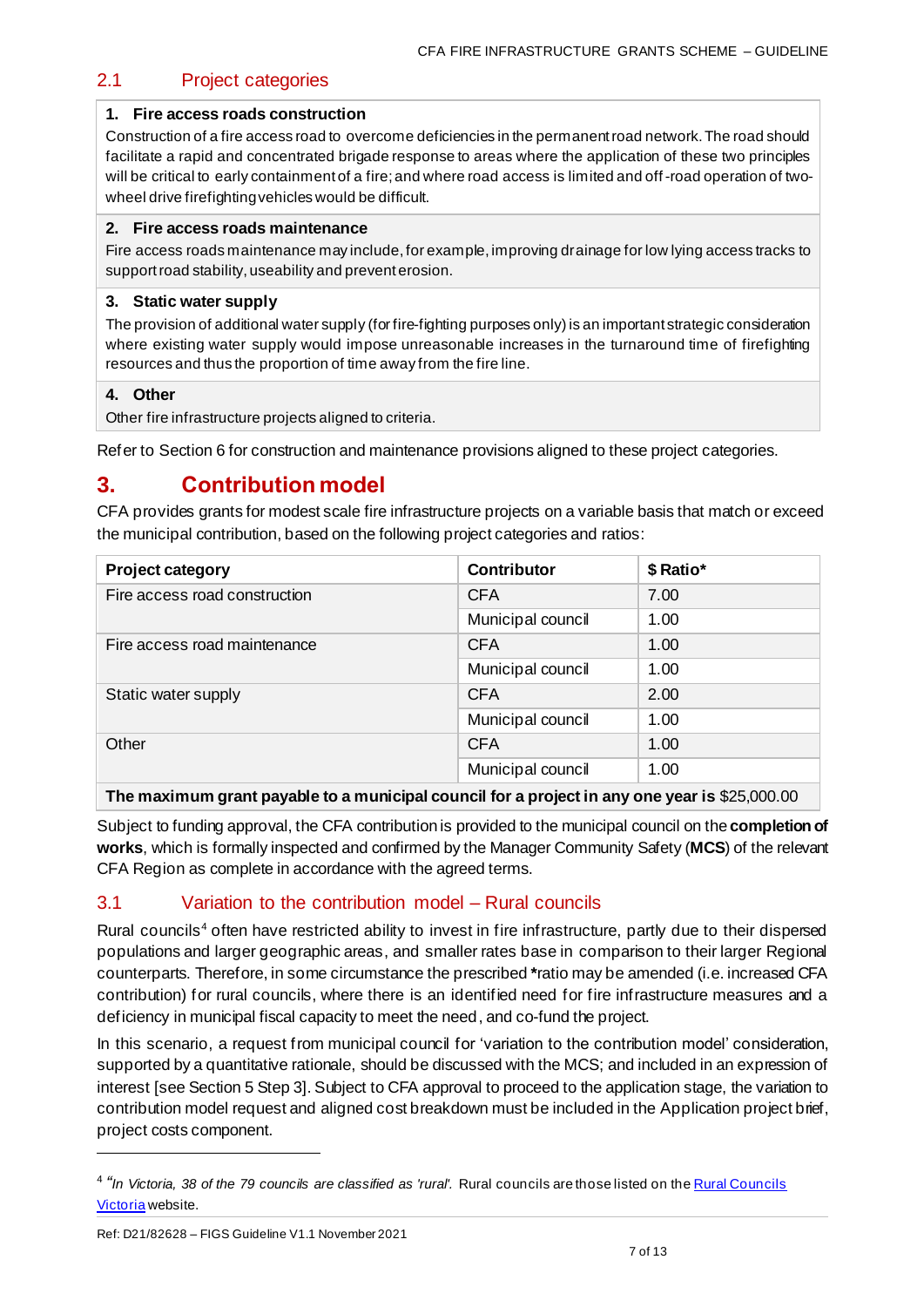# <span id="page-7-0"></span>**4. Timeline**

Below is a summary of the timeline for the end to end process [Section 5-7].

| <b>Expression of Interest Open</b>             | 1 August                 | FY <sub>1</sub> |
|------------------------------------------------|--------------------------|-----------------|
| <b>Expression of Interest Closed</b>           | 1 September              | FY <sub>1</sub> |
| Expression of Interest Assessment and Decision | 15 September             | FY <sub>1</sub> |
| Applications Open                              | 15 September             | FY <sub>1</sub> |
| <b>Applications Closed</b>                     | 1 November               | FY <sub>1</sub> |
| Applications Assessment and Decision           | 31 January               | FY <sub>1</sub> |
| <b>Grant Acceptance and Agreement</b>          | 15 March                 | FY <sub>1</sub> |
| <b>Project Completion</b>                      | Prior to FDP or 31 March | FY2             |
| Claim for Payment*                             | 15 April                 | FY <sub>2</sub> |

\*Any projects outstanding as at 30 April FY2 will be deemed as incomplete and municipal council forfeits the approved grant.

## <span id="page-7-1"></span>**5. Application and assessment process**

CFA will send the Municipal Fire Prevention Officer (**MFPO**<sup>5</sup> ) and/or other relevant council representative(s) a *FIGS Expression of Interest (EOI) Invitation* (letter) on or around **1 August.**  Notifying municipal councils that FIGS is open for EOI submission**,** for project funding in FY 2.



The MFPO may commence brigade engagement, project identification and submit EOI at any time of year, prior to 1 August to align with council preferred timing (FIGS as a BAU process) and MEMPC meeting schedule. 1 September (FY1) is the latest date for EOI submission to align with timeline.

To request funding through FIGS, municipal councils must progress through the following **7 step process** and initially submit an EOI for the proposed project. If the project is approved by CFA at the EOI stage, the municipal council may proceed to the Application project brief stage.

The MFPO is advised to carefully read this Guideline to establish a clear understanding of eligibility, criteria and contribution model [see Section 2 and 3]. Applicants should also note the terms of agreement [see Section 6] prior to initiating the following application process to ensure understanding of these obligations and inform deliberation within the municipal committee process and to source council CEO/Manager application endorsement.



Consult the MCS where there is any uncertainty regarding process or required measures; or to support stakeholder engagement (e.g. Brigade or Group Officer) – identification of strategic fire infrastructure projects; or for further guidance or administrative support for completion of EOI or Application project brief.

## <span id="page-7-2"></span>**Step 1** – Project identification and MEMPC endorsement

Members of the fire brigade(s), CFA Region/District, and the MFPO may identify a project (a fire infrastructure need) *in collaboration*, for recommendation to the MEMPC or MFMPSC of the MEMPC where one is established.

It is essential that the fire brigade(s) and Group Officer is engaged by the CFA Region/District personnel (e.g. MCS/Commander) and MFPO to determine their strategic fire infrastructure needs.

At this stage the MFPO must:

• consider if identified fire infrastructure needs are aligned with FIGS criteria and may not be funded through other avenues

<sup>5</sup> All reference to '**MFPO**' within this Guideline may refer to other municipal representative (e.g. Emergency Management Coordinators) who has the authority and responsibility for project management.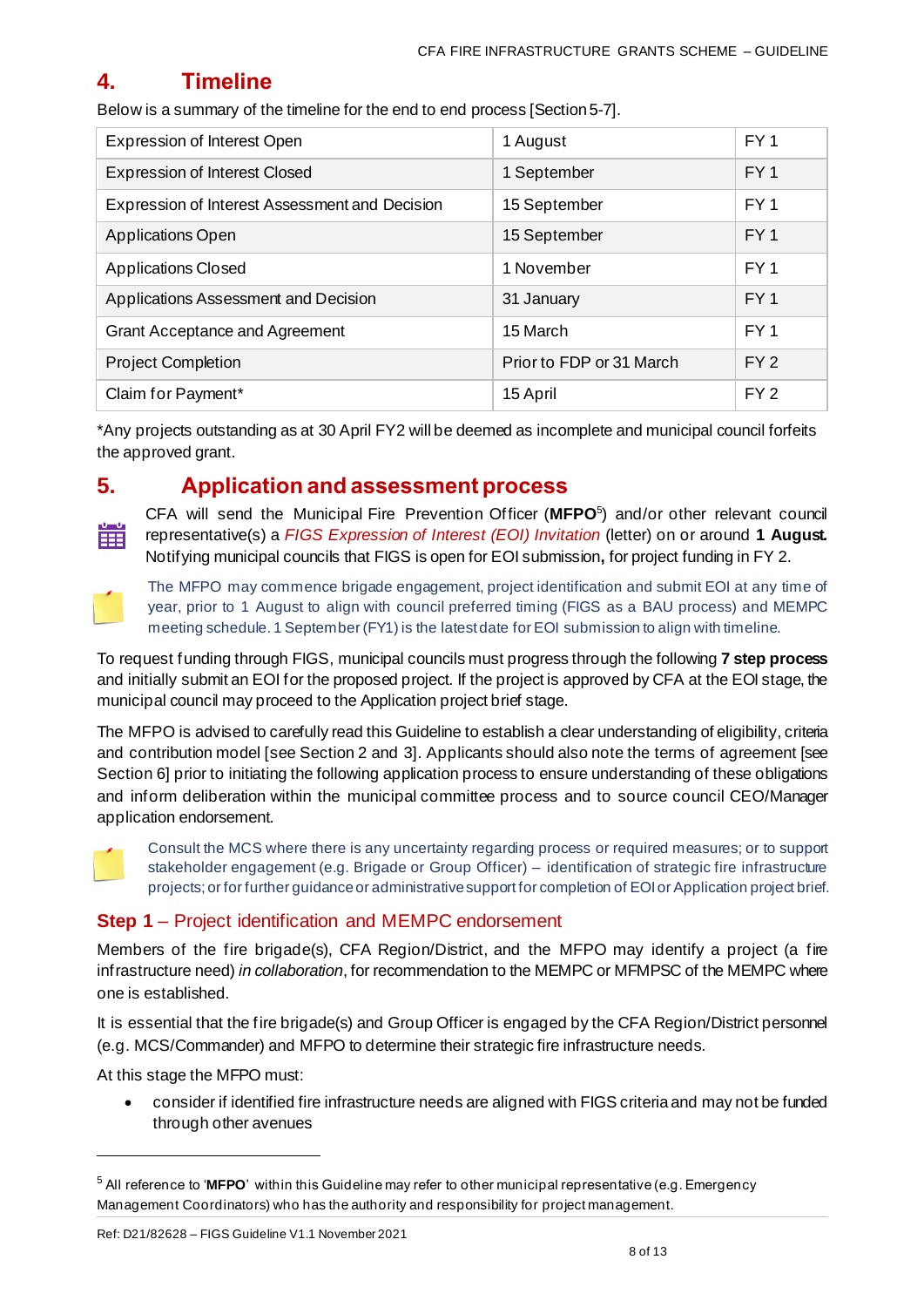- consider project management including timing to source approvals etc, are attainable to implement project to completion in FY 2 (the year funding will be allocated, subject to grant approval)
- determine which single proposed project, where multiple needs/projects are identified, within a strategic and risk-based **Municipal district context** to progress to the EOI stage (subject to MEMPC approval). This may be done in discussion with the MCS.
- Source MEMPC or MFMPSC approval for the project; and subject to this approval,
- ensure that a need for the project is identified in the MEMP or MFMSP of the MEMP.

Initial consultation with other stakeholders such as land managers/owners may also need to be considered at the project identification stage where proposed work enters or is on land other than municipal owned land.

## <span id="page-8-0"></span>**Step 2** – Stakeholder consultation and consents

A range of legislation, policy and overlays, as well as stakeholder views and land manager/owner consents, need to be considered prior to recommending any works to be undertaken. It is therefore important to consult widely and appropriately aligned to the EOI stage and the Application project brief stage.

Consultation must take place with:

- **1.** Relevant CFA MCS and other Region/District personnel (ACFO/Commander)
- **2.** Relevant local CFA Group Officer(s) and brigade(s)–This may be facilitated though the MCSand/or Commander.
- **3.** All land managers/owners where the project includes non-council land (to source consent). This may include the Department of Environment Land Water & Planning (DELWP) and/or Forest Fire Management Victoria (FFM Vic) where a project incorporates work on public land.
- **4.** Members of the MEMPC or MFMPSC where one is established [required by Step 3].
- **5.** Council CEO and/or appropriate authorising Manager [required by Step 5].

Consultation may also need to take place with:

- Council Planning Department and any other relevant council personnel
	- There are specific exemptions in the planning scheme (for example; Clause 52.17) for vegetation to be removed, destroyed or lopped to the minimum extent necessary for fire protection (e.g. fire access track). However, exemptions from a planning scheme does not constitute permission to breach any other law; e.g. *Flora and Fauna Guarantee Act 1988* (State) and the *Environment Protection and Biodiversity Conservation Act 1999* (Commonwealth).
- Land Care officers and local conservation groups
- Adjacent land owners
- Community members

## <span id="page-8-1"></span>**Step 3** – Prepare and submit expression of interest

The MFPO must prepare a *FIGS Expression of Interest (EOI)* (template) providing a clear and concise summary of the proposed project.



The EOI must be submitted to the MCS at the CFA Region Office that is aligned to the municipal district [see Section 8] no later than **1 September**.

The EOI should include the following factors:

- Describe the proposed project and location of project
- Evidence of need
- Expected outcomes and benefits for community safety and/or brigade's incident response fire risk mitigation.
- Estimated cost of the project and grant amount sought (in accordance with contribution model ratio and up to the maximum amount payable); and any request for variation to the funding contribution supported by a quantitative rationale (if applicable – Rural councils)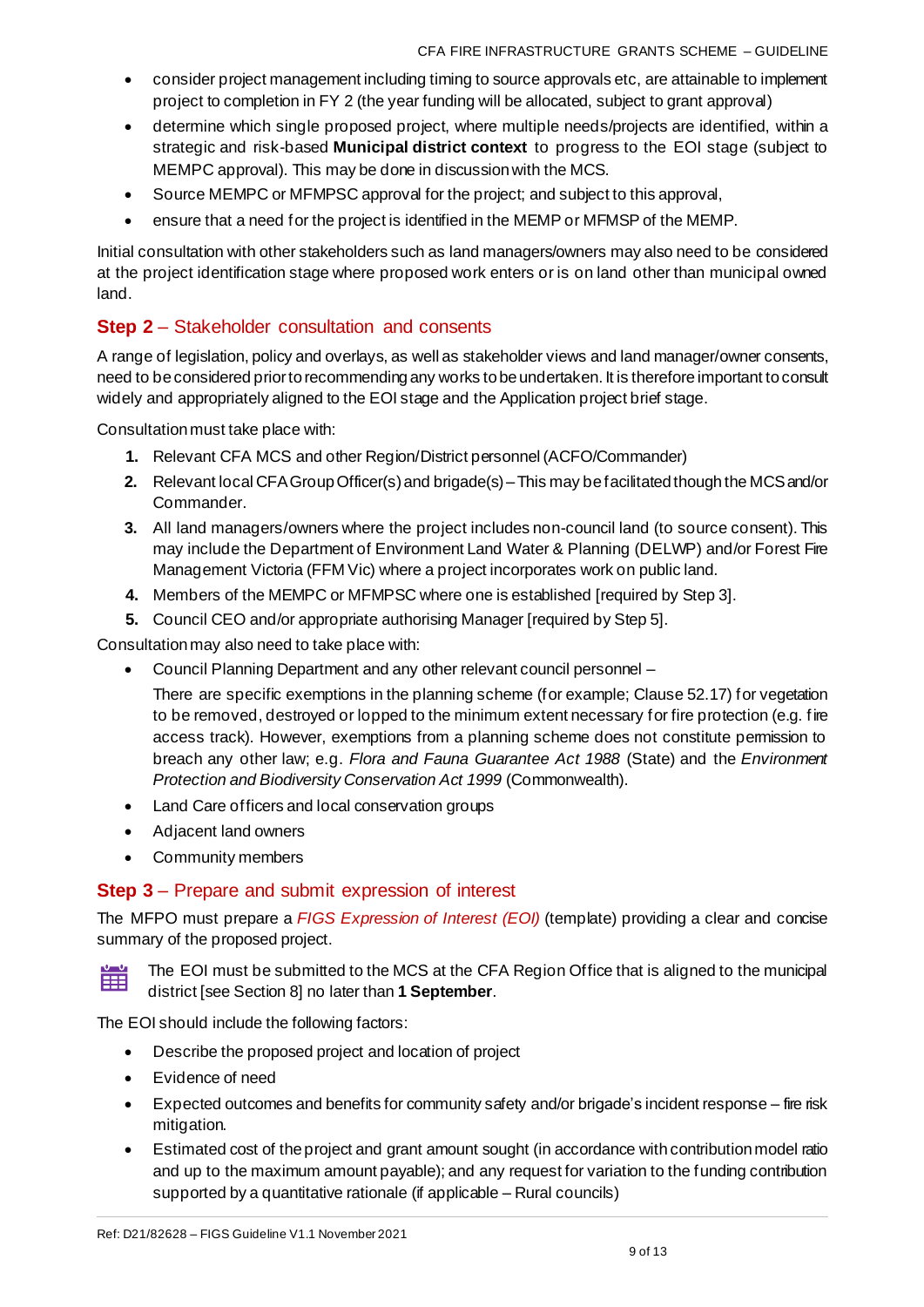• Date approved by MEMPC (or MFMPSC) for works to be undertaken (this may or may not be subject to grant approval).

## <span id="page-9-0"></span>**Step 4** – CFA EOI assessment and decision

CFA will consider EOIs against the criteria in Section 2 and initial prioritisation process within a strategic and risk-based **District/Regional context**. This process may also include consideration of previous grants approved to provide equity in opportunity across municipalities within the Region's extent.



CFA will notify the MFPO of EOI assessment outcome by **15 September**, either not approved (due to Region prioritisation process); or approved and eligible to proceed to the Application project brief stage via a *FIGS Application invitation* (letter).



Approval at the EOI stage does not guarantee grant due to assessment and further prioritisation process applied at the Application project brief stage within a strategic and risk-based State-wide context.

## <span id="page-9-1"></span>**Step 5** – Prepare and submit application project brief

If the project is approved by CFA at the EOI stage, the MFPO may prepare and submit an Application project brief endorsed by the council's CEOor appropriate authorising Manager.



⊞

As the MEMP or MFMSP does not require council adoption (post emergency management legislative reforms). The CEO/Manager application endorsement provides avenue for council to be advised and an initial commitment for project implementation and municipal co-funding for project to completion, which may or may not be subject to CFA approval of grant.

The MFPO will arrange for a*FIGS Application project brief* (template) to be completed and submitted, with the required attachments and CEO/Manager endorsement, to the relevant MCS no later than **1 November**

Relevant content from the approved EOI submission may be copied into the Application project brief.

#### **The project brief must include the following factors:**

- $\triangleright$  Municipal council details Name and address
- $\triangleright$  Project details
	- Project category (e.g. fire access road, static water storage, other describe)
	- Precise location of works (address)
	- Timeframe for work to be completed
- ➢ Project summary Detail scope of works and justification (risk/hazard being treated and benefits)
	- Describe locality risk profile that may include (but is not limited to);
		- o Topography and fuel types
		- $\circ$  Fire history in the area (and what is the likelihood of a significant event)
		- $\circ$  Areas of human settlement that may be impacted under severe fire weather conditions.
	- **•** Describe the need and how the project will address this need (alignment to criteria and project category considerations). Demonstrating how the project will deliver efficiencies for brigade incident response and/or community safety. Therefore, support mitigation of fire risk within the municipal district.
- ➢ Date approved by MEMPC (or MFMPSC) for works to be undertaken.
- ➢ Confirmation of stakeholder consultation undertaken, and land managers/owners consent [see Section 5 Step 2].
- $\triangleright$  Project costs
	- Total cost of project excluding GST.
	- CFA contribution (FIGS funding) excluding GST [see Section 3].
	- Municipal council contribution excluding GST [see Section 3].
	- Or request 'variation to contribution model' Rural councils only [see subsection 3.1].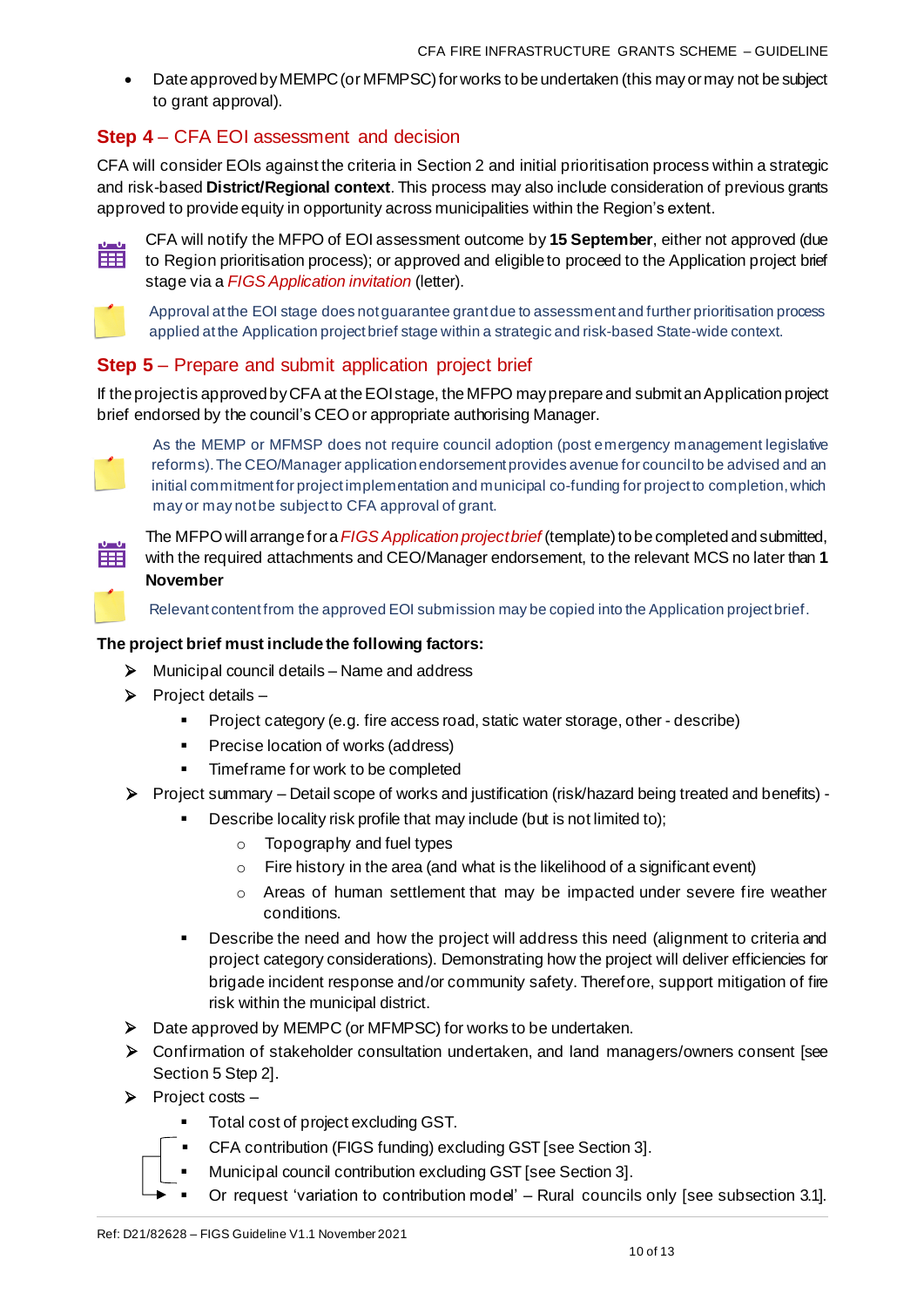Stating the total amount that CFA may contribute (excluding GST), based on discussion with the MCS at EOI stage; and any residual amount that the municipal council will contribute (excluding GST).

- GST applicable to the project.
- Total cost of project including GST.
- $\triangleright$  Quotation(s) List of providers (company, contractor or municipal council), noting preferred option.
- ➢ Endorsement
	- **EXECT** The project brief must be signed by the MFPO or the municipal representative who prepared the application and has the authority and responsibility for project management.
	- **•** The MFPO must obtain Application project brief sign off by the CEO or appropriate authorising Manager as endorsement to submit application, and initial commitment for project implementation and co-funding.

#### **The project brief must be accompanied by the following attachments:**

- **1.** Map(s) showing the precise location and extent of the project.
- **2.** Land managers/owners consent for work to take place if the project will enter land or be located on land other than municipal owned land.
- **3.** Quotation(s) for all works to be carried out for the project
	- One (1) quotation may be provided for *total cost of works* up to \$49,999.00 (incl. GST) and three (3) quotations where *total cost of works* is over \$50,000.00 (incl. GST).
	- **•** The quote should clearly identify the company or contractor undertaking the works; or state the municipal council if work is being undertaken by council personnel.
	- Itemised all aspects of work to be completed and cost, including total cost and any GST applicable.
- **4.** Any other information as deemed applicable by the MFPO or relevant municipal representative to support the application, such as a map showing VFRR-B data layer relating to human settlements; site photos; etc.

## <span id="page-10-0"></span>**Step 6** – CFA application assessment and decision

Following the close of Application project brief submissions **1 November**, applications will be assessed by CFA against the criteria and CFA *FIGS Application assessment checklist* and prioritised within a **Regional context**.

Notwithstanding approval at the EOI stage, where the total applications received exceed the funding cap in any one year, a priority process must be applied within a **State-wide context**. The FIGS State Committee will determine prioritisation on a strategic and risk-based assessment; in consideration of factors described in the Application project brief, locality risk profiles and equity in opportunity across municipalities.



CFA will notify municipal council of the decision relating to their application on or around **31 January –** Grant approved for the following FY or not approved (due to prioritisation).

Successful applicants will receive a *FIGS Letter of offer* (letter) from CFA that will be accompanied by terms of agreement which will outline the obligations attached to the offer [see Section 6]. A claim for payment form will also be provided for completion and return on completion of project [see Section 7].

## <span id="page-10-1"></span>**Step 7** – Grant acceptance and agreement

Following receipt of a letter of offer and terms of agreement, the MFPO must notify CFA of the municipal council's commitment to undertake project work and accept offer in accordance with the agreed terms.



The MFPO or appropriate municipal council representative<sup>6</sup> and the CEO or appropriate authorising Manager must sign the *FIGS Agreement* form (template) and return to the MCS no later than **15 March**, to ensure grant is allocated from the next FY funding pool.

 $^6$  The municipal signatory must have the authority and responsibility for project management and for the works to be carried out in accordance with the FIGS agreed terms.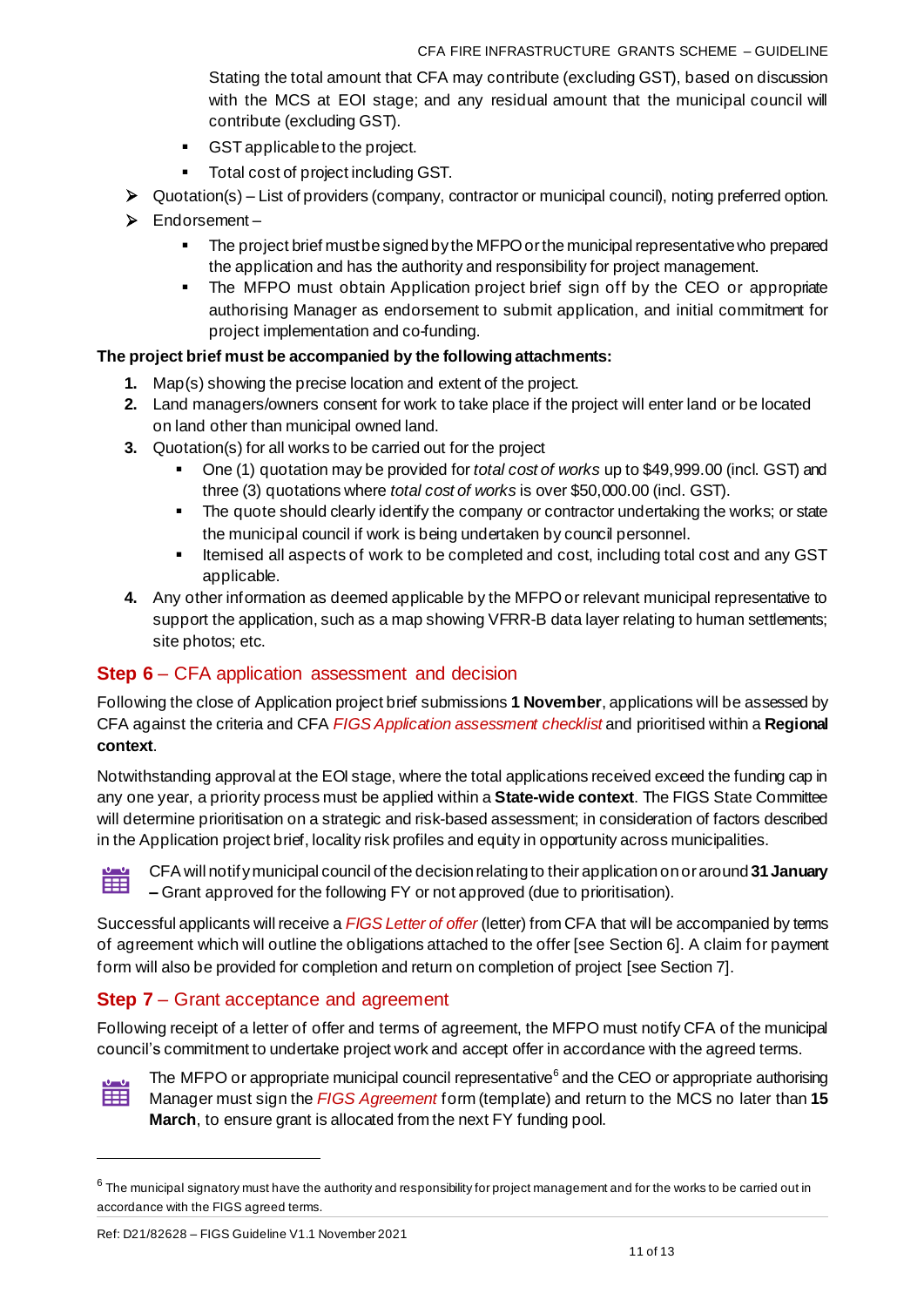# <span id="page-11-0"></span>**6. Terms of Agreement**

## <span id="page-11-1"></span>6.1 Provisions – General

The following general terms are prescribed within the FIGS Agreement form that will accompany a letter of offer from CFA. To accept offer, the municipal council must agree to:

- Undertake the project to comply with the provisions, aligned to project category, contained in the *Fire Infrastructure Grants Scheme Guideline* [refer to the Guideline subsection 6.2 – 6.4]
- Provide the MCS regular updates on the progress of the project; and immediately notify the MCS in writing if the project is unable to proceed or there are any variations to that described in the approved *Fire Infrastructure Grants Scheme Application project brief*, outlining the reasons for change.
- Undertake the project to completion prior to next fire danger period wherever practicable or 當 by **31 March** of the following year (FY 2).
- Complete the project within the allocated funds or bear any over expenditure.
- Ongoing maintenance and associated costs once the project is established will be the responsibility of the municipal council.
- Upon completion of the project, complete a *Fire Infrastructure Grants Scheme Claim for*  賱 *Payment* form and forward it for approval, together with a tax invoice (declaring the GST component), to the MCS by **15 April** (FY 2).
- Provide a summary of the fund's distribution to CFA, Service Delivery Business Unit via the MCS at the completion of the project.
- Bear the full cost of project if not completed within the agreed timeframe and is outstanding at **30 April** (FY 2). Allocated funds cannot be carried forward into the next FY, therefore any project outstanding at this date will be deemed as incomplete and municipal council forfeits the grant.

## <span id="page-11-2"></span>6.2 Provisions – Fire access road

Where the approved funding is aligned to project category – 'Fire access road construction' or 'Fire access road maintenance', the following provisions apply and thereby form part of signed agreement in acceptance of offer. The municipal council must agree to construct and maintain fire access roads to the following standards:

- In accordance with the Australian Road Research Board (ARRB) *Unsealed Roads Best Practice Guide; Edition 2; October 2020*
- To a standard that will permit travel by conventional two-wheel drive fire fighting vehicles using a grader blade, or similar, to form a simple carriageway with a minimum trafficable width of 3.5 metres, with a covering layer of crushed rock where necessary.
- To be clear of encroachments for at least 0.5 metres on each side and at least 4 metres vertically.
- Curves must have a minimum inner radius of 10 metres.
- The average grade must be no more than 1 in 7 (14.4%) (8.1°) with a maximum grade of no more than 1 in 5  $(20%)$  (11.3°) for no more than 50 metres.
- Culverts should be considered to provide adequate drainage and reduce soil erosion, particularly in areas prone to flooding.
- Dips must have no more than a 1 in 8 (12.5 per cent) (7.1 degrees) entry and exit angle.
- Passing bays must be provided at least every 200 metres and must be a minimum of 20 metres long with a minimum trafficable width of 6 metres.
- Maintain the fire access road for future fire danger periods.

## <span id="page-11-3"></span>6.3 Provisions – Static water supply

Where the approved funding is aligned to project category – 'Static water supply', the following provisions apply and thereby form part of signed agreement in acceptance of offer. The municipal council must agree to construct and maintain the water supply to the following standards:

• Stored in an above ground water tank constructed of concrete or metal; and